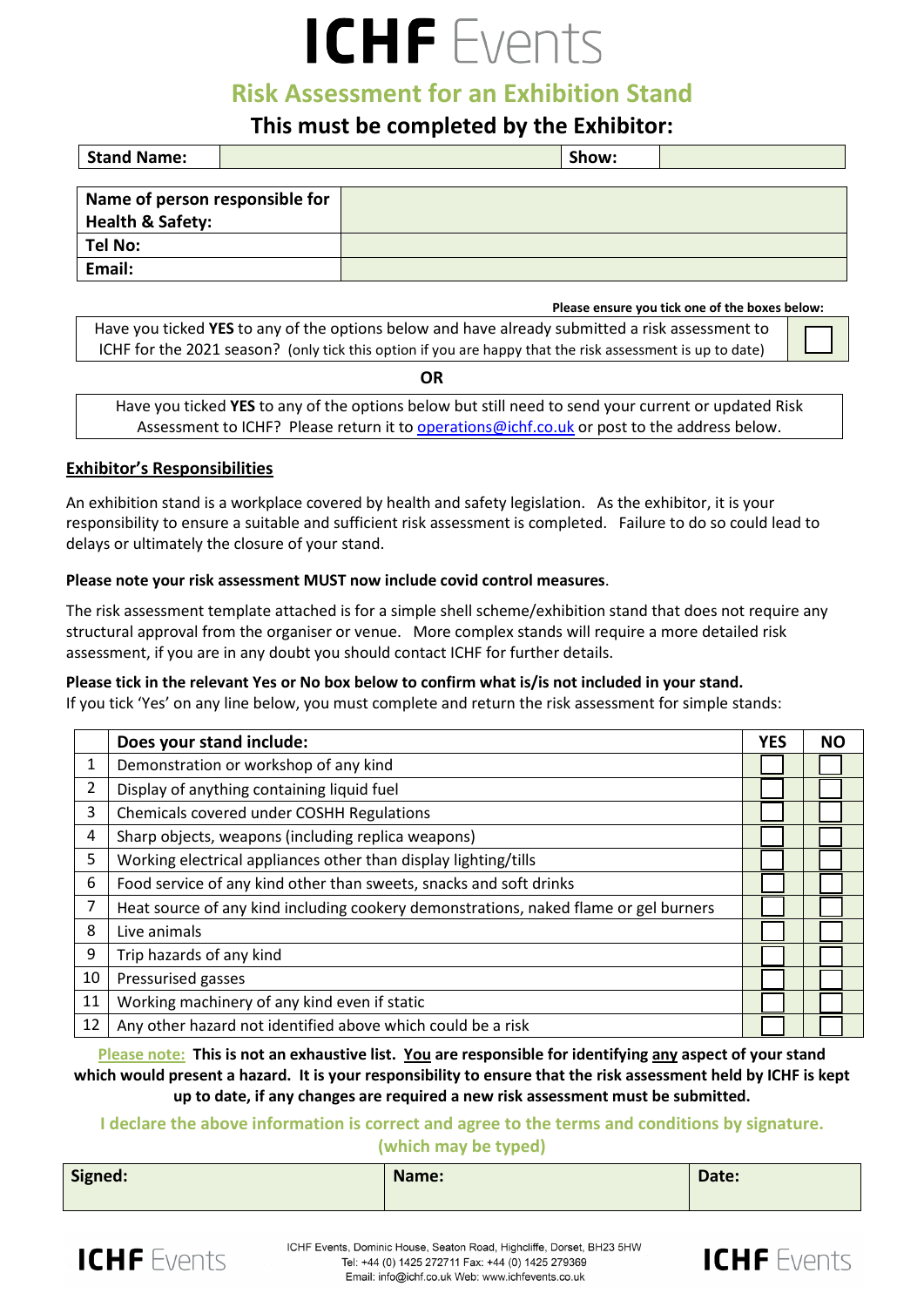# ICHF Events

# **Risk Assessment for an Exhibition Stand**

| <b>Stand Name:</b>                |  |
|-----------------------------------|--|
|                                   |  |
| Risk:                             |  |
|                                   |  |
|                                   |  |
|                                   |  |
|                                   |  |
|                                   |  |
|                                   |  |
|                                   |  |
|                                   |  |
| Who could be harmed:              |  |
|                                   |  |
|                                   |  |
|                                   |  |
|                                   |  |
|                                   |  |
|                                   |  |
|                                   |  |
|                                   |  |
| <b>Control measures in Place:</b> |  |
|                                   |  |
|                                   |  |
|                                   |  |
|                                   |  |
|                                   |  |
|                                   |  |
|                                   |  |
|                                   |  |
|                                   |  |